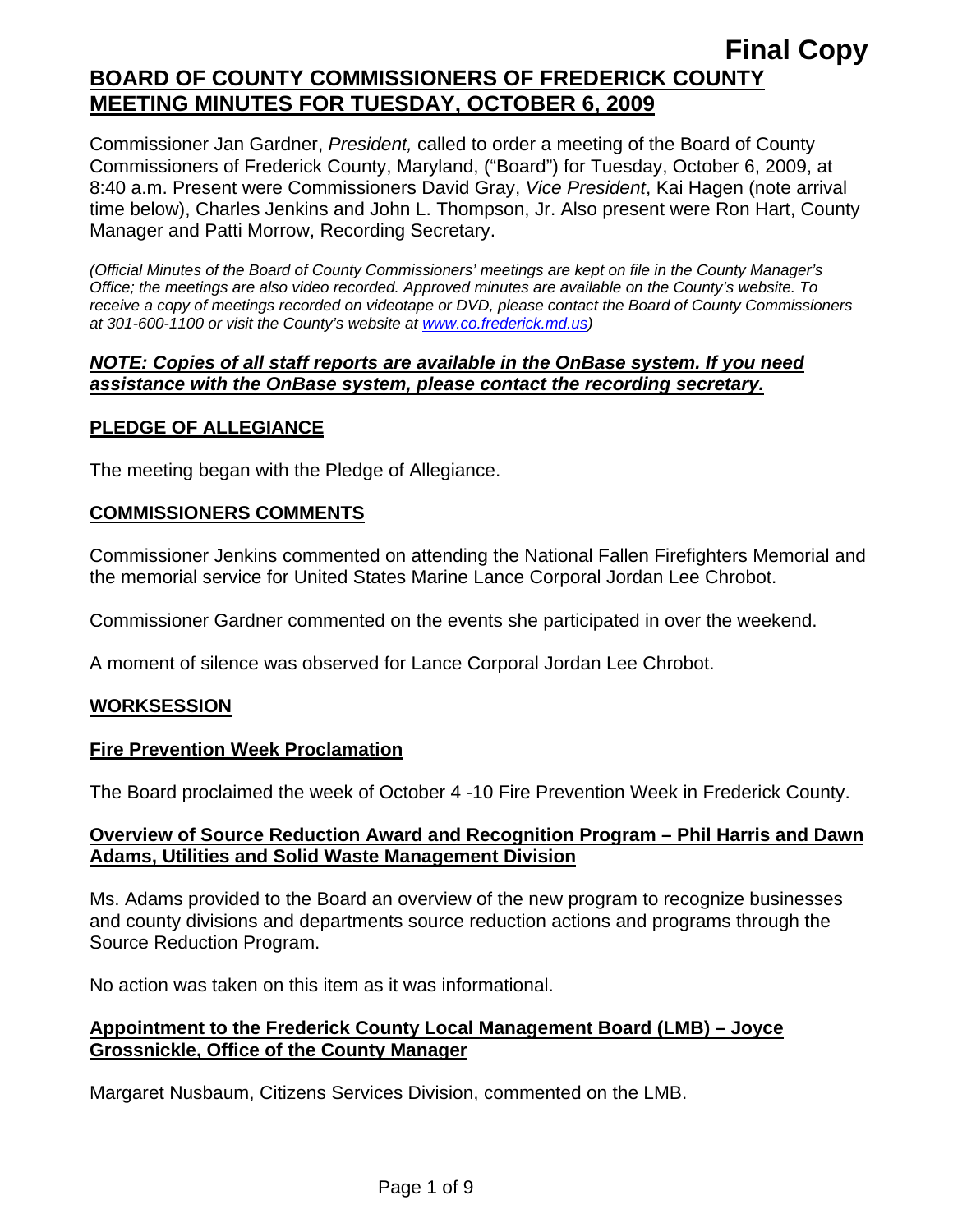There was no public comment.

Commissioner Jenkins moved to appoint Karen Murphy McClain to serve as an at-large representative to fill an unexpired term to expire June 30, 2012. Commissioner Gray seconded the motion that passed 4-0 with Commissioner Hagen absent.

### **Recommendations for Appointments to the Local Emergency Planning Committee (LEPC) – Dennis Dudley, Frederick Police Department**

There was no public comment.

Commissioner Jenkins moved to approve the recommended appointments to the Frederick County LEPC. Commissioner Gray seconded the motion that passed 4-0 with Commissioner Hagen absent.

(Commissioner Hagen arrived to the meeting at 9:30 a.m.)

### **ADMINISTRATIVE BUSINESS**

## **Countywide Comprehensive Plan Update – Eric Soter and Jim Gugel, Planning Division**

For purposes of the following motions, these abbreviations will be used.

 **Ag/Rural – Agricultural/Rural LDR – Low Density Residential**  VC – Village Center **LI** – Limited Industrial **RN – Rural Neighborhood GI – General Industrial GC – General Commercial ORI – Office, Research, Industrial RC – Resource Conservation NR – Natural Resources**  WSSA – Water Sewer Service Area **I** – Institutional **MDR – Medium Density Residential HDR – High Density Residential** 

## Thurmont Region Plan

#### Emmitsburg

Denis Superczynski, Planning Division, briefed the Board on the Frederick County Planning Commission's (FcPc) recommended changes.

Commissioner Hagen moved to have the growth boundary on the draft comprehensive plan map match the Emmitsburg growth boundary between U.S. 15 and MD 140, keeping the LDR land use designation. Commissioner Gray seconded the motion.

Commissioner Jenkins offered an amendment to the motion to remove the community park symbol in the area. The amended motion passed 5-0.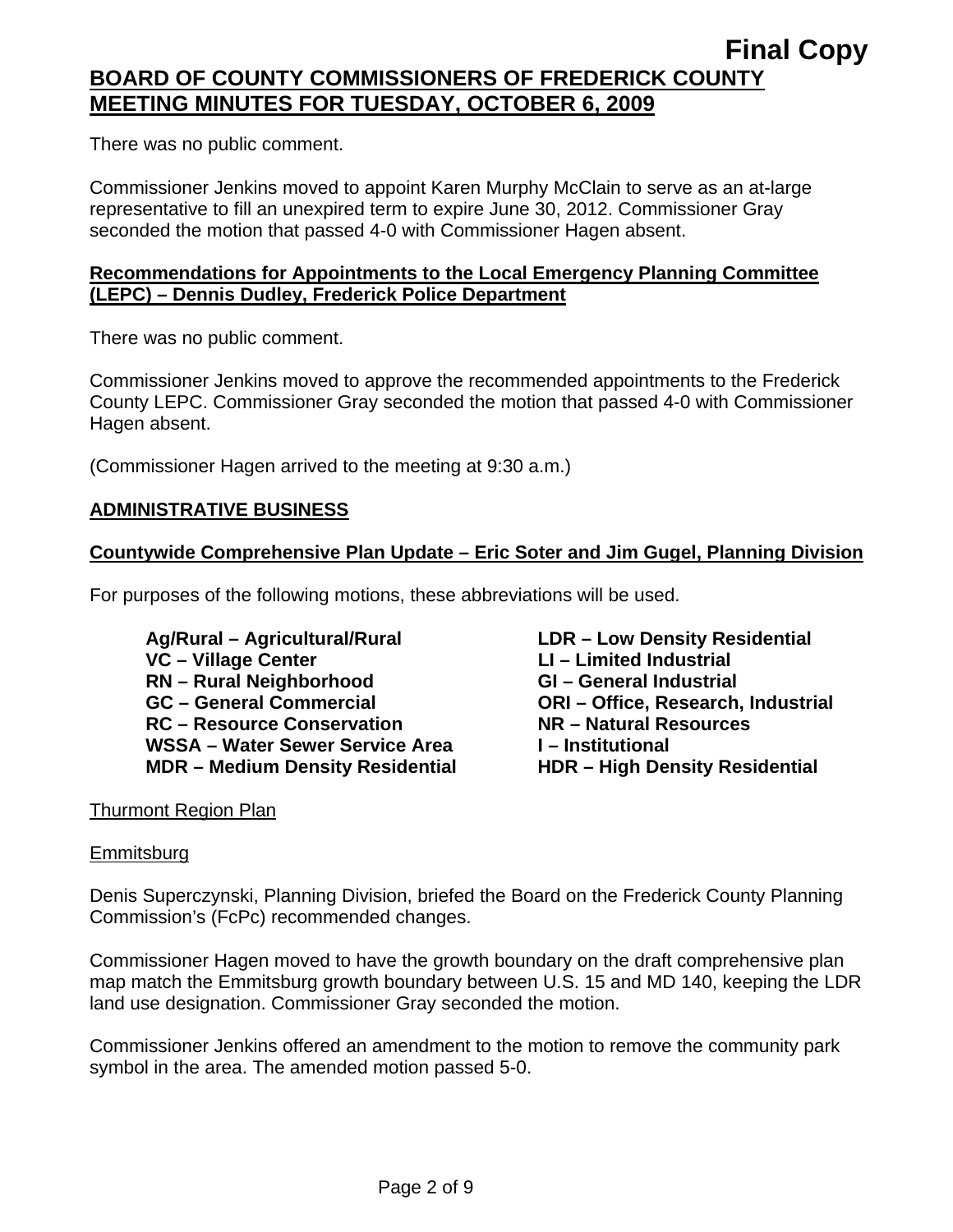Dave Haller, Town Manager, Town of Emmitsburg, commented on the eastern part of the growth boundary.

Commissioner Gardner moved to make certain northern lands, within the Town of Emmitsburg's municipal boundary, Ag/Rural land use designation. Commissioner Gardner withdrew the motion.

It was indicated staff would adjust the land use designation to match the town's.

Commissioner Jenkins moved to change the land use designation of Tax Map 4, Parcel 3 to LI. Commissioner Gardner seconded the motion.

Commissioner Gray offered a substitute motion to take 8 acres of Tax Map 4, Parcel 3 back to Ag/Rural. The substitute motion passed 4-1 with Commissioner Thompson opposed.

(Commissioner Gray left the meeting.)

Commissioner Thompson moved to change the land use designation of Tax Map 8, Parcel 310 from LI to Ag/Rural. Commissioner Jenkins seconded the motion that passed 4-0 with Commissioner Gray absent.

Commissioner Thompson moved to exclude the previous parcel from the growth boundary and the WSSA. Commissioner Jenkins seconded the motion that passed 4-0 with Commissioner Gray absent.

(Commissioner Gray returned to the meeting.)

Commissioner Thompson moved to change the land use designation on Tax Map 8, Parcels 233 (Lots 1 and 2) and 45 from GI to Ag/Rural. Commissioner Jenkins seconded the motion.

Commissioner Jenkins requested the motion be separated.

The vote on Tax Map 8, Parcel 233 (Lot 1) was 4-1 with Commissioner Gardner opposed.

The vote on Tax Map 8, Parcel 233 (Lot 2) was 4-1 with Commissioner Gardner opposed.

The vote on Tax Map 8, Parcel 45 was 3-2 with Commissioners Gardner and Jenkins opposed.

Commissioner Thompson moved to exclude Tax Map 8, Parcels 233 (Lots 1 and 2) and 45 from the growth boundary. Commissioner Gray seconded the motion that failed 1-4 with Commissioners Gardner, Gray, Hagen and Jenkins opposed.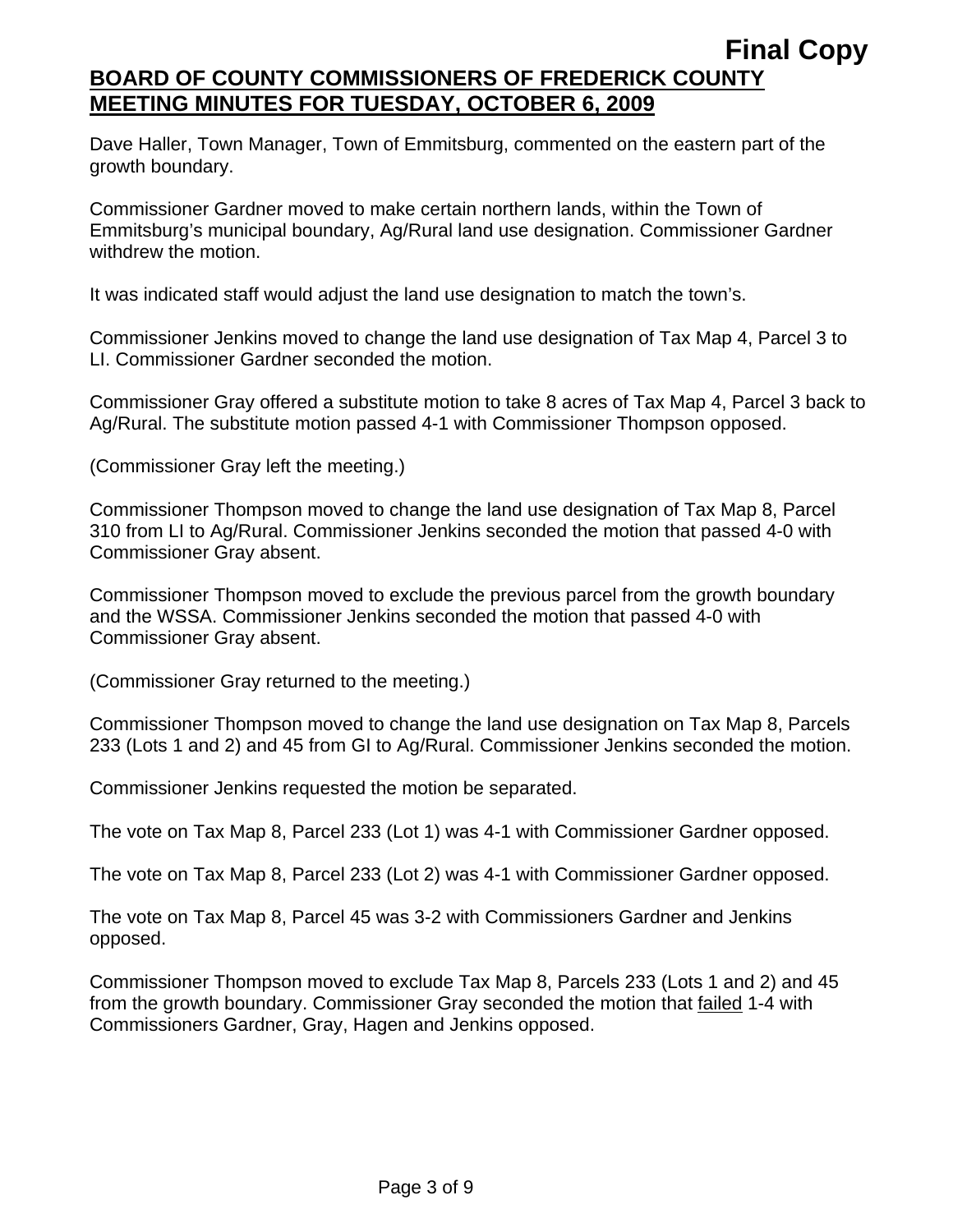Commissioner Thompson moved to change the land used designation on Tax Map 8, Parcel 237 (Mountain Manor Treatment Center) from GC to **I**. Commissioner Gray seconded the motion that passed 4-1 with Commissioner Jenkins opposed.

Commissioner Thompson moved to change the land use designation of Tax Map 14, Parcel 48 to Ag/Rural. Commissioner Gray seconded the motion that failed 2-3 with Commissioners Gardner, Hagen and Jenkins opposed.

Commissioner Thompson motioned to remove the interchange symbol at North Seton Avenue from the land use plan map. Commissioner Gray seconded the motion that failed 2-3 with Commissioners Gardner, Hagen and Jenkins opposed.

(Commissioner Jenkins left the meeting.)

Commissioner Thompson moved to change the land use designation of certain properties along Old Emmitsburg Road to Ag/Rural. The motion failed for lack of a second.

Commissioner Hagen motioned to move the growth boundary line to match the Town of Emmitsburg's growth boundary along Old Emmitsburg Road and include the land use designation. Commissioner Gray seconded the motion that passed 4-0 with Commissioner Jenkins absent

Mr. Haller commented on the growth boundary.

(Commissioner Jenkins returned to the meeting.)

(Commissioner Gardner passed the gavel to Commissioner Gray.)

Commissioner Gardner motioned to move the growth boundary to be consistent with the Town of Emmitsburg's growth boundary (south of Annandale Road); reflect LDR land use designation on Tax Map 8, Parcels 147 and 175 (the area noted by the FcPc); Ag/Rural on the area outside Tax Map 8, Parcels 147 and 175; and staff would show NR on the Plan map as appropriate. Commissioner Gray seconded the motion that passed 4-1 with Commissioner Thompson opposed.

Mr. Haller commented on a property in question.

(Commissioner Gray passed the gavel back to Commissioner Gardner.)

Commissioner Gray motioned to remove the middle school site from Tax Map 8, Parcel 175, per the recommendation of the Frederick County Public Schools (FCPS). Commissioner Thompson seconded the motion that passed 5-0.

Commissioner Thompson moved to exclude from the growth boundary Tax Map 8, Parcel 175, to match the town's corporate boundary. Commissioner Thompson withdrew the motion.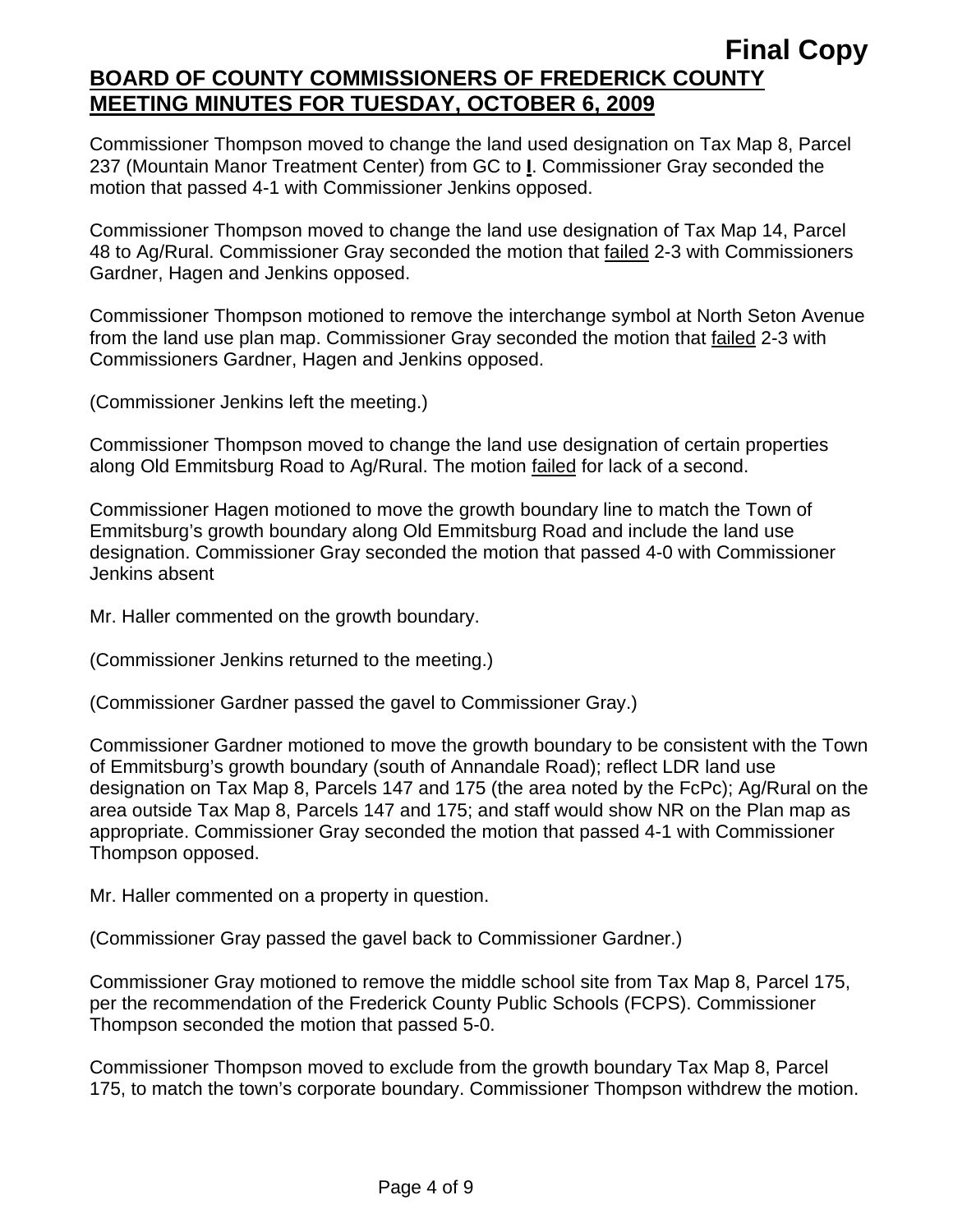Mr. Haller commented on the roads.

Commissioner Thompson motioned to remove the northern collector road. The motion failed for lack of a second.

Commissioner Gray moved to show connection from Irishtown Road to the street stub. Commissioner Gardner seconded the motion.

Commissioner Thompson offered an amendment to the motion to notify the property owners of certain lots of Tax Map 8, Parcel 669 of the identification of a collector road between the north end of Provincial Parkway and Irishtown Road. Commissioner Gray seconded the motion that passed 5-0.

The vote on the main motion passed 4-1 with Commissioner Thompson opposed.

Commissioner Gray moved to recognize the collector road on the south side of Emmitsburg to match the town's land use map. Commissioner Jenkins seconded the motion that passed 3-2 with Commissioners Hagen and Thompson opposed.

Mr. Haller commented on the collector road.

The meeting ended at 12:15 p.m.

The meeting reconvened at 3:05 p.m.

#### Thurmont Region

Mr. Superczynski highlighted the changes between the FcPc recommended land use plan and the Town of Thurmont's master plan.

Commissioner Gray motioned to move the high school symbol to within the town's growth boundary. Commissioner Gardner seconded the motion that passed 4-1 with Commissioner Jenkins opposed.

Commissioner Jenkins moved to affirm the 2008 adopted MDR designation on Tax Map 25, Parcels 15, 104 and 307 (the Drees property). The motion failed for lack of a second.

Commissioner Hagen motioned to remove the elementary school site from Tax Map 25, Parcel 104. Commissioner Gray seconded the motion that passed 5-0.

Commissioner Jenkins moved to affirm the 2008 adopted designation of MDR on Tax Map 19, Parcels 221, 209, 87, 227, 297; Tax Map 25, Parcels 132, 465, 295, 217, 216,102, 103, 222, 365, 458, 462, 461,223 and 412. The motion failed for lack of a second.

(Commissioner Jenkins left the meeting.)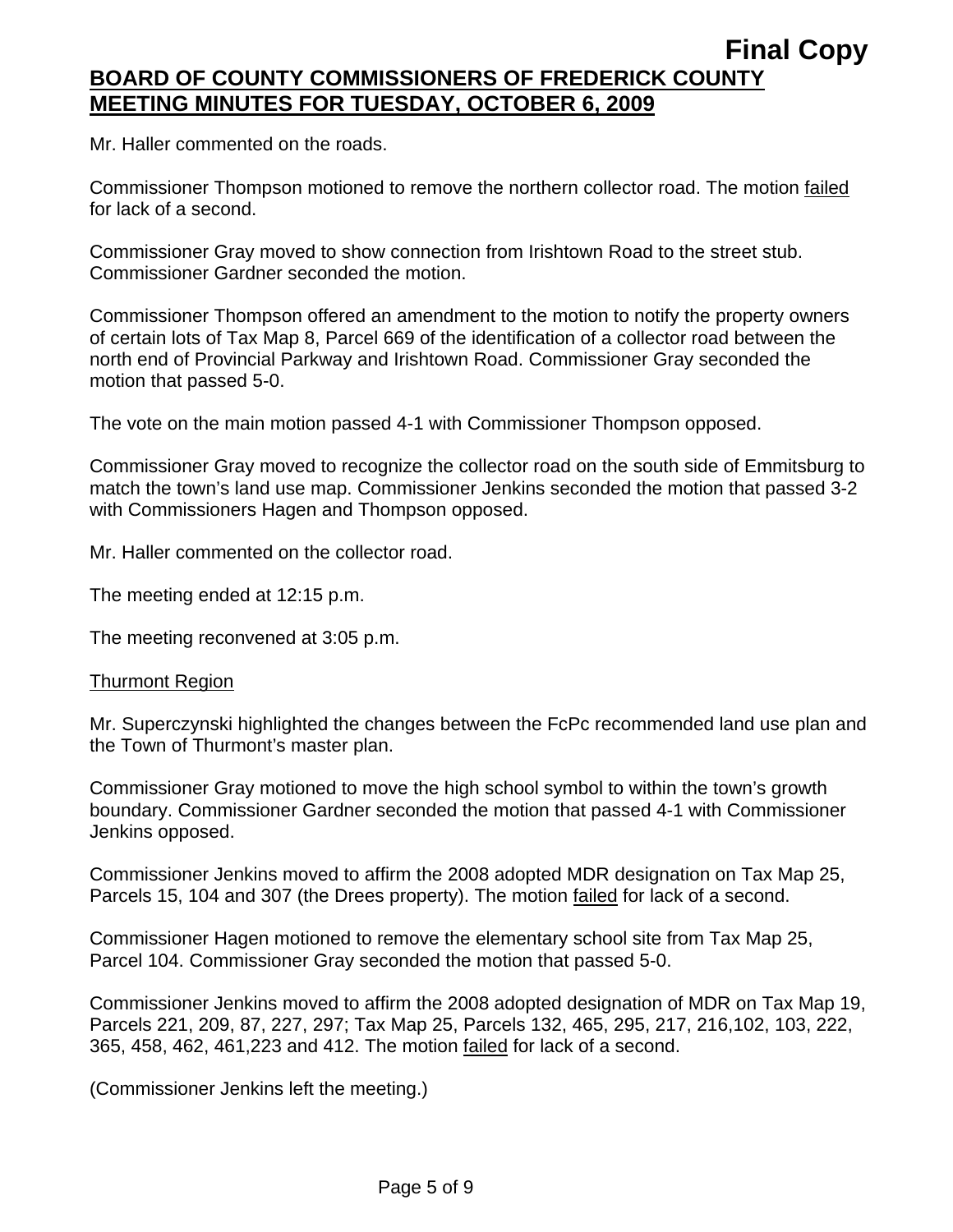Commissioner Thompson moved to change the land use designation from HDR to Ag/Rural on Tax Map 25, Parcels 401 and 297 on the comprehensive plan. Commissioner Gray seconded the motion that failed 1-3 with Commissioners Gardner, Gray and Hagen opposed and Commissioner Jenkins absent.

(Commissioner Jenkins returned to the meeting.)

Urbana Region Plan

Monrovia

Mr. Supercynzki briefed the Board on the FcPc recommended changes.

Commissioner Jenkins moved to approve Alternative #2 based upon the plan for the 1993 Urbana Region. The motion failed for lack of a second.

Michael Chomel, Office of the County Attorney, commented on the Monrovia Town Center.

Commissioner Thompson moved to change the land use designation on the parcels knows as the "Landsdale Planned Unit Development (PUD)," Tax Map 88, Parcels 24, 44 and 45 from LDR to Ag/Rural. Commissioner Gray seconded the motion that failed 1-4 with Commissioners Gardner, Gray, Hagen and Jenkins opposed.

#### Urbana

Mr. Superczynski briefed the Board on the FcPc recommended changes.

Commissioner Thompson moved to remove the proposed Parks Mill Road interchange. Commissioner Hagen seconded the motion that passed 5-0.

John Thomas, Planning Division, commented on the park and ride in the area.

It was indicated staff would adjust the roads around the Parks Mill Road to a reasonable level.

Commissioner Jenkins moved to remove the fire station site from Tax Map 105, Parcel 27. Commissioner Thompson seconded the motion that passed 3-2 with Commissioners Gardner and Hagen opposed. It was indicated the Fire and Rescue Services Division staff would comment on the site.

Commissioner Hagen moved to change the land use designation on portions of Tax Map 105, Parcel 37 from NR to Ag/Rural. Commissioner Gray seconded the motion that passed 3-2 with Commissioners Jenkins and Thompson opposed.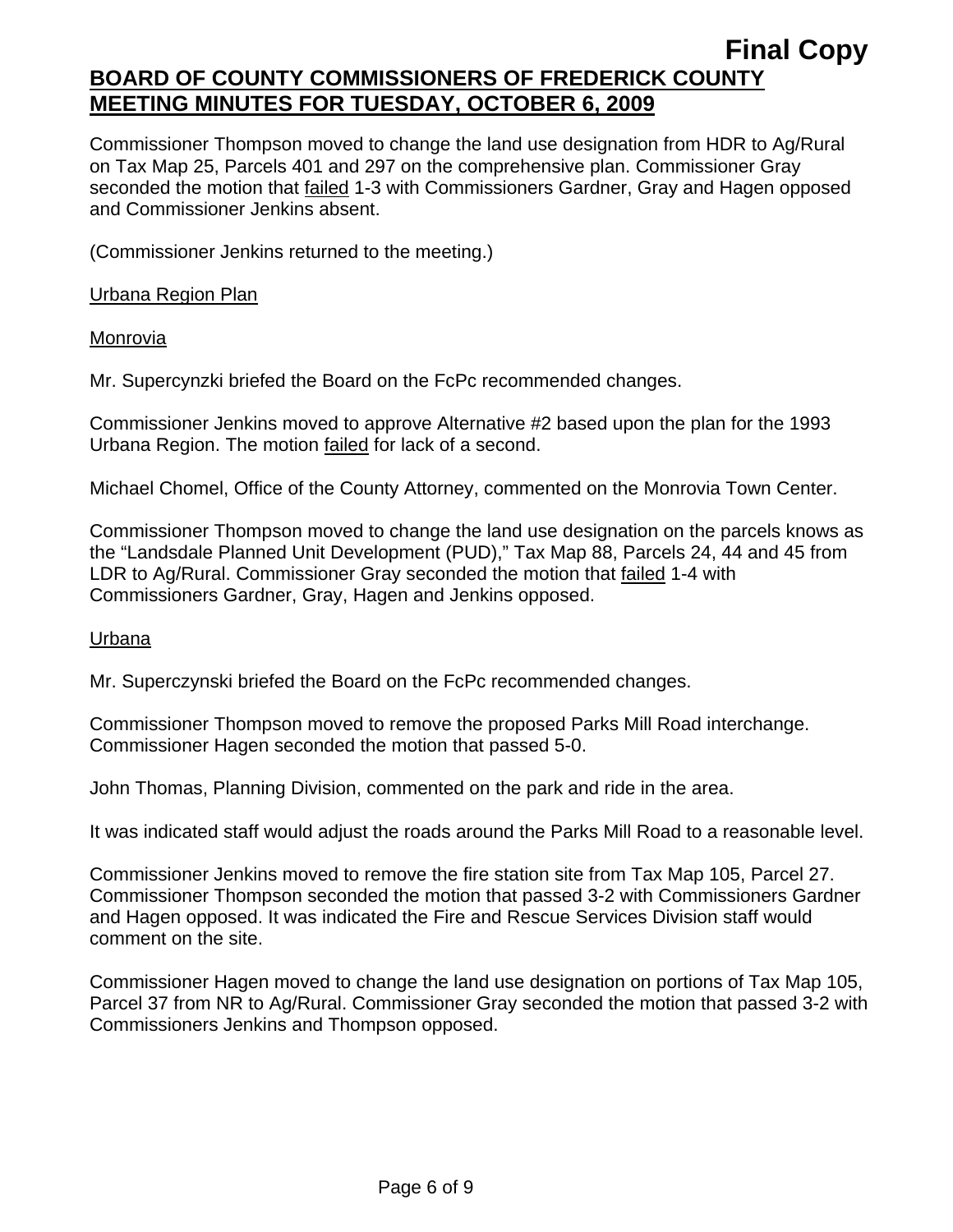Commissioner Thompson moved to change the land use designation on Tax Map 106, Parcel 15 from Rural Community to Ag/Rural. Commissioner Hagen seconded the motion that passed 4-1 with Commissioner Jenkins opposed.

Commissioner Thompson moved to change the land use designation on Tax Map 106, Parcels 18 and 31 to Ag/Rural. Commissioner Gray seconded the motion that passed 4-1 with Commissioner Jenkins opposed.

Krista McGowan, Esquire, Miles and Stockbridge, addressed the Board.

The meeting broke at 5:15 p.m.

The meeting reconvened at 6:15 p.m. Barry Stanton, Assistant County Manager, was present in County Manager Ron Hart's absence.

Walkersville Region Plan

Libertytown

Mr. Superczynski briefed the Board on the FcPc recommended changes.

Commissioner Thompson motioned to remove the proposed bypass from Green Valley Road to MD 26. The motion failed for lack of a second.

Commissioner Thompson motioned to change the land use designation on Tax Map 51, Parcel 167 to Ag/Rural. The motion failed for lack of a second.

Commissioner Hagen motioned to adjust the growth boundary across Tax Map 60, Parcel 64. Commissioner Gray seconded the motion that passed 5-0.

Commissioner Hagen motioned to move a section of road to within the growth boundary on the Hood property to connect MD 550 and MD 75. Commissioner Gray seconded the motion that passed 4-1 with Commissioner Thompson opposed.

Commissioner Thompson motioned to move the eastern growth boundary westward to meet Tax Map 51, Parcel 80. The motion failed for lack of a second.

Commissioner Hagen motioned to move the growth boundary into the zoning line. Commissioner Gardner seconded the motion that passed 5-0.

Commissioner Thompson motioned to remove the proposed bypass from Green Valley Road to MD 26. Commissioner Gray seconded the motion that passed 5-0.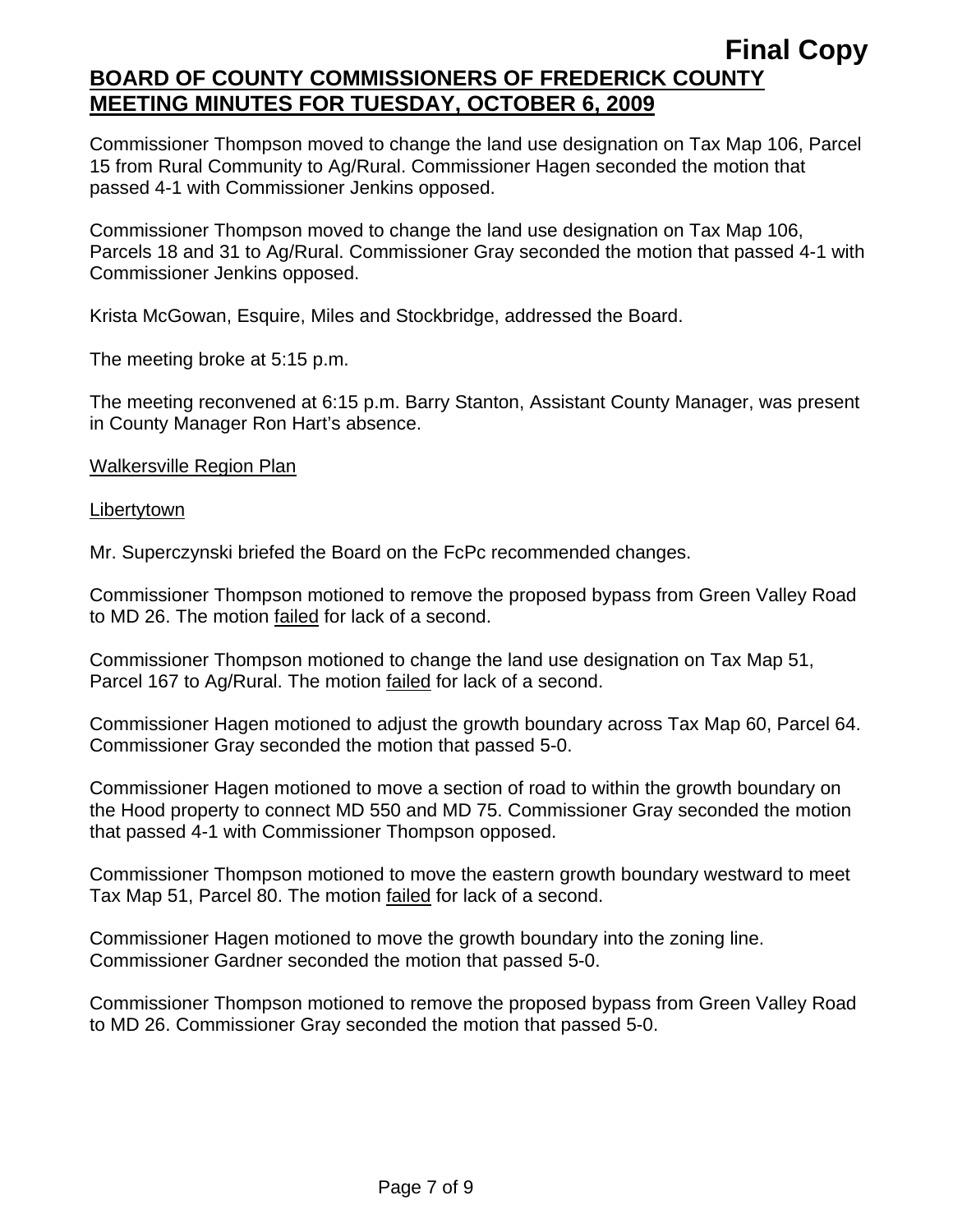Commissioner Thompson motioned to remove the road spur between the former bypass alignment and MD 31 and MD 26 east of Libertytown. Commissioner Gray seconded the motion that passed 5-0.

Commissioner Thompson motioned to change the land use designation on Tax Map 51A, Parcel 62 (Mayne property) from LDR to Ag/Rural. Commissioner Gray seconded the motion that failed 2-3 with Commissioners Gardner, Hagen and Jenkins opposed.

Commissioner Thompson motioned to remove a section of the proposed bypass through the Mayne property. Commissioner Gray seconded the motion that passed 5-0.

Commissioner Thompson motioned to remove a section of the proposed bypass from MD 75 to Daysville Road. Commissioner Gray seconded the motion that passed 5-0.

Commissioner Thompson motioned to move the growth boundary on Tax Map 60, Parcel 64 (Wormald property). The motion failed for lack of a second.

It was indicated staff would show MD 75 and MD 26 as minor arterial roads through Libertytown.

## **Walkersville**

Mr. Superczynski briefed the Board on the FcPc recommended changes.

## Woodsboro

Mr. Superczynski briefed the Board on the FcPc recommended changes.

Commissioner Thompson motioned to change the land use designation on Tax Map 41, Parcel 58 (bordered by Gravel Hill Road) from LDR to Ag/Rural. Commissioner Gray seconded the motion that **failed 1-4 with Commissioners Gardner**, Gray, Hagen and Jenkins opposed.

Commissioner Thompson motioned to change the land use designation on Tax Map 41, Parcel 11 from LI to Ag/Rural. Commissioner Gray seconded the motion that failed 2-3 with Commissioners Gardner, Hagen and Jenkins opposed.

Commissioner Thompson motioned to change the land use designation on Tax Map 41, Parcels 7 and 276 from LDR to Ag/Rural. Commissioner Gray seconded the motion that passed 4-1 with Commissioner Jenkins abstained.

Commissioner Thompson motioned to move the growth boundary to exclude the property mentioned in the previous motion. Commissioner Gray seconded the motion that passed 3-1- 1 with Commissioner Gardner opposed and Commissioner Jenkins abstained.